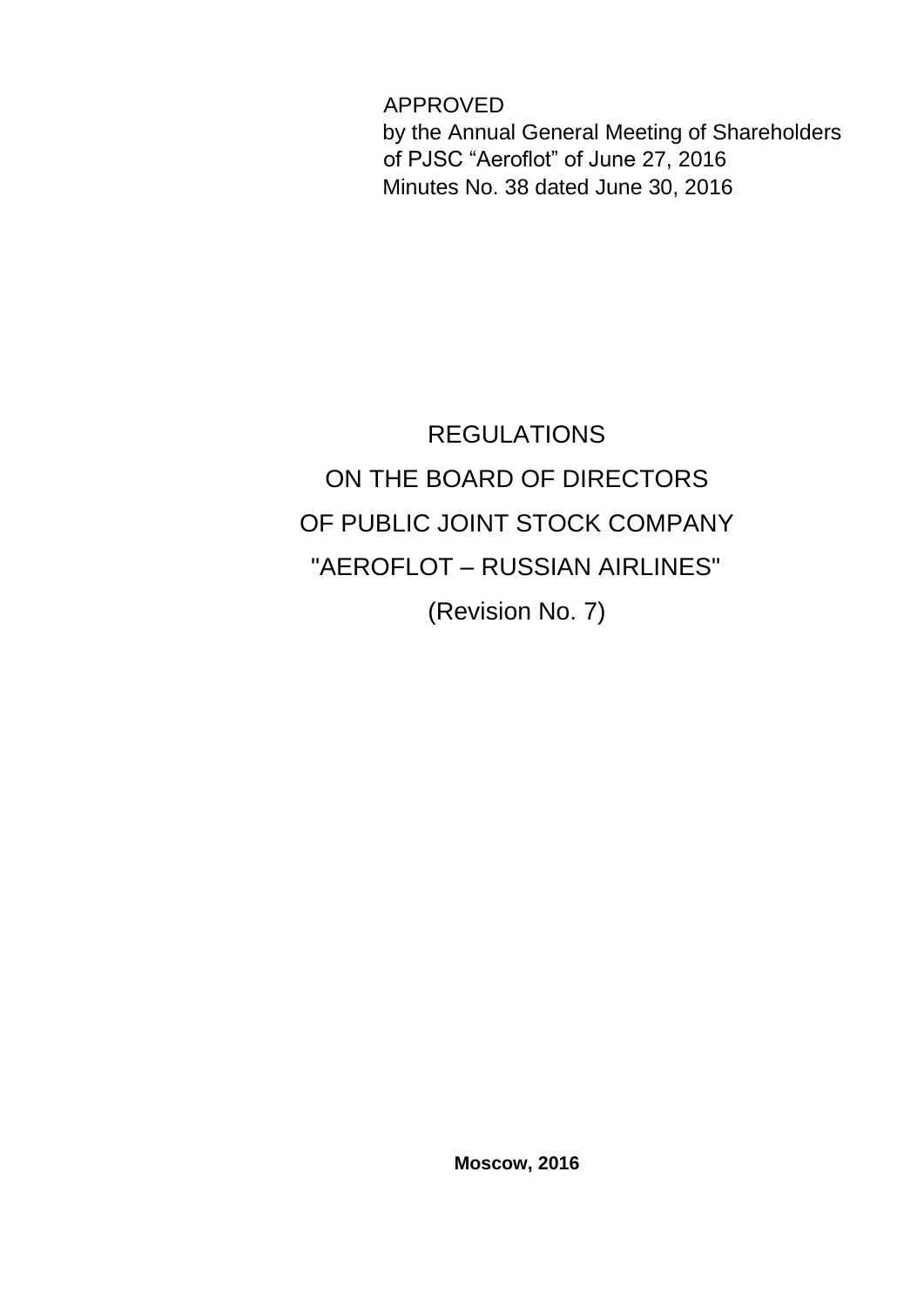# **Contents**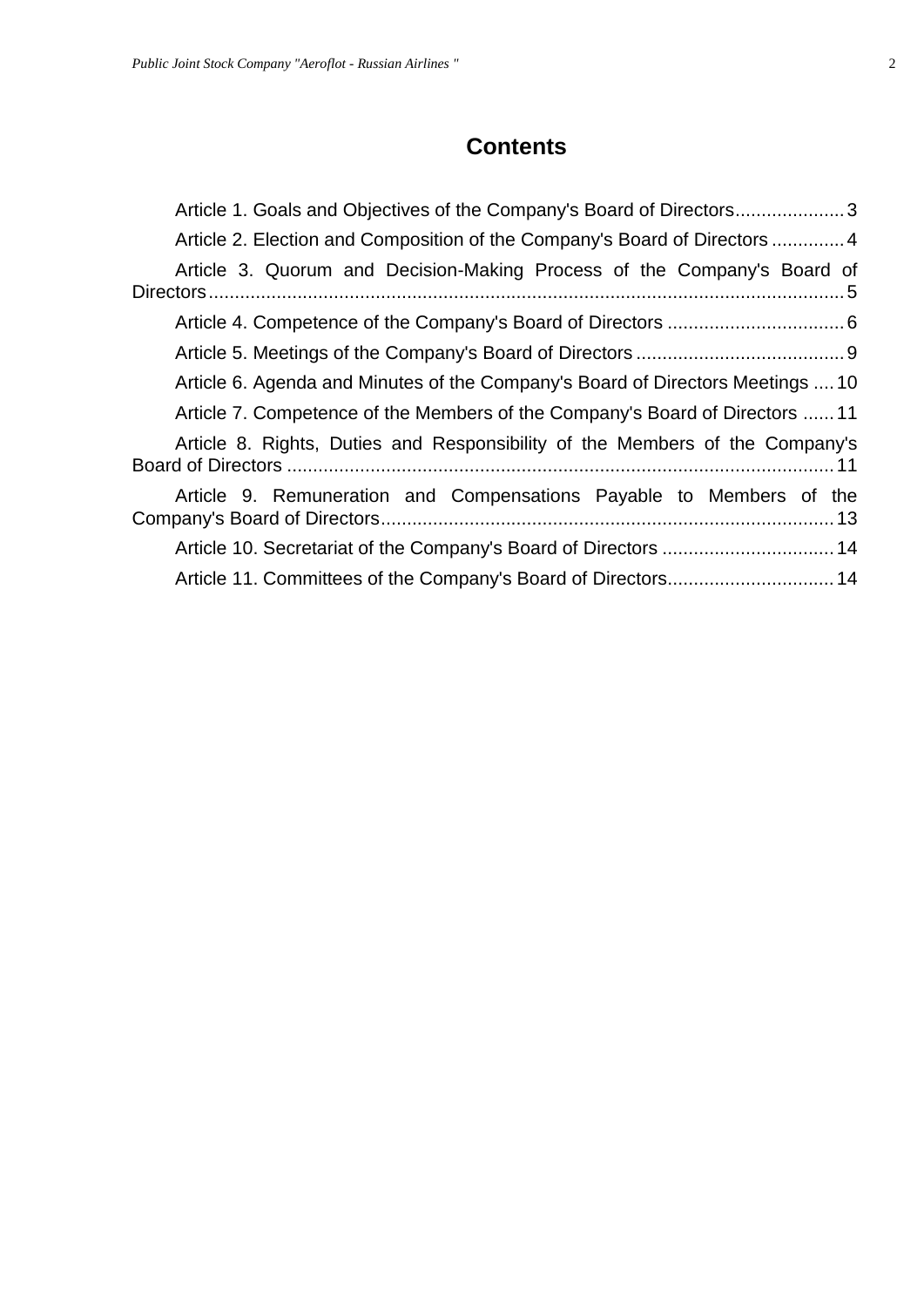The Board of Directors of Public Joint Stock Company "Aeroflot - Russian Airlines" (the "Company") shall be set up pursuant to the legislation of the Russian Federation and the Company's Articles of Association. In its activities, the Board of Directors shall be governed by the laws and regulations of the Russian Federation, the Company's Articles of Association, resolutions of the General Meeting of Shareholders and these Regulations.

The Board of Directors is the supreme governing body of the Company during the period between the General Meetings of Shareholders.

#### <span id="page-2-0"></span>**Article 1. Goals and Objectives of the Company's Board of Directors**

1.1. The Board of Directors shall carry out general management of the Company's business, except making decisions on matters that fall within the competence of the General Meeting of Shareholders.

1.2. The Board of Directors shall pursue the following main objectives:

1.2.1. Determining the Company's policy aimed at increasing profits from its business activities.

1.2.2. Working for the benefit of shareholders, controlling implementation of corporate programs.

1.2.3. Implementing the Company's development programs as approved by shareholders.

1.2.4. Exercising control over activities of the Company's Executive Board and General Director.

1.2.5. Informing shareholders of the results of the audit of the Company's financial situation.

1.2.6. Submitting to shareholders for approval decisions on matters falling within the competence of the General Meeting under the Federal Law "On Joint Stock Companies" No 208-FZ of December 26, 1995 (hereinafter referred to as "Federal Law "On Joint Stock Companies") and the Company's Articles of Association.

1.2.7. Reviewing and approving the Company's business plans.

1.2.8. Determining procedures for distributing profits and covering losses.

1.2.9. Forming the Company's dividend policy, determining and submitting proposals to the General Meeting of Shareholders on the amount of dividends on Company shares and dividend payout procedure.

1.2.10. Approving and supervising execution of the Company's annual budget.

1.2.11. Reviewing and preliminarily approving drafts of annual reports, annual financial statements, and profit and loss accounts of the Company.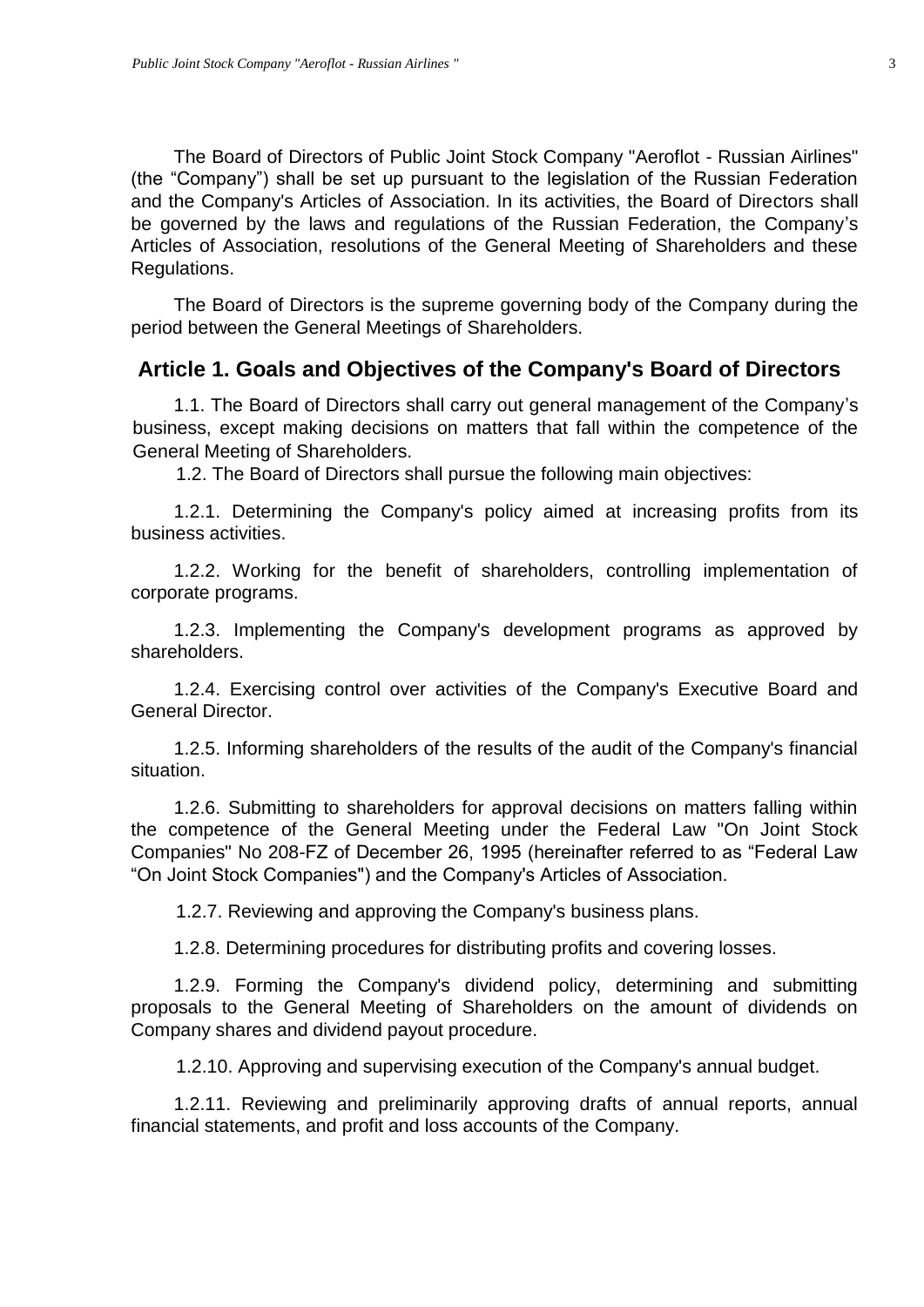1.2.12. Reviewing auditor's reports, reports of the Audit Commission, and submitting documents on the results of audits conducted by the auditor and the Audit Commission to the Company's shareholders.

1.2.13. Making proposals to the General Meeting of Shareholders on the appointment of the Auditor of the Company.

1.2.14. Determining the Company's securities policy.

1.2.15. Approving a specialized Registrar of the Company, the terms and termination of the agreement therewith.

## <span id="page-3-0"></span>**Article 2. Election and Composition of the Company's Board of Directors**

2.1. Members of the Board of Directors shall be elected by the General Meeting of Shareholders in accordance with the procedure set forth in the Federal law "On Joint Stock Companies" and the Company's Articles of Association for the period until the next Annual General Meeting of Shareholders in the number of 11 (eleven) persons**.** 

2.2. If the Annual General Meeting of Shareholders is not held within the time frame set forth in paragraph 16.1, Article 16 of the Company's Articles of Association, the powers of the Board of Directors shall be terminated, except the authority to prepare, call and hold the Annual General Meeting of Shareholders.

2.3. Persons elected to the Board of Directors may be re-elected unlimited number of times.

2.4. Members of the Board of Directors shall be natural persons only. A member of the Board of Directors may not be a shareholder of the Company.

2.5. Members of the Company's Board of Directors shall be elected by cumulative voting.

2.6. During cumulative voting, the number of votes held by each shareholder shall be multiplied by the number of persons to be elected to the Company's Board of Directors, and the shareholder may give all of the resulting votes for one candidate or distribute them among two or more candidates as he/she/it sees fit.

2.7. Candidates who have received the largest number of votes shall be considered elected to the Board of Directors.

2.8. The powers of any member of the Board of Directors may be terminated early by resolution of the General Meeting of Shareholders.

2.9. Members of the Company's Executive Board shall not make up more than one-fourth of the total membership of the Company's Board of Directors and any of them cannot be the Chairman of the Company's Board of Directors.

2.10. The representatives of the Russian Federation in the Board of Directors, elected by the General Meeting of Shareholders, shall act in compliance with the laws and regulations of the Russian Federation governing activities of representatives of the Russian Federation in governing bodies of open joint stock companies.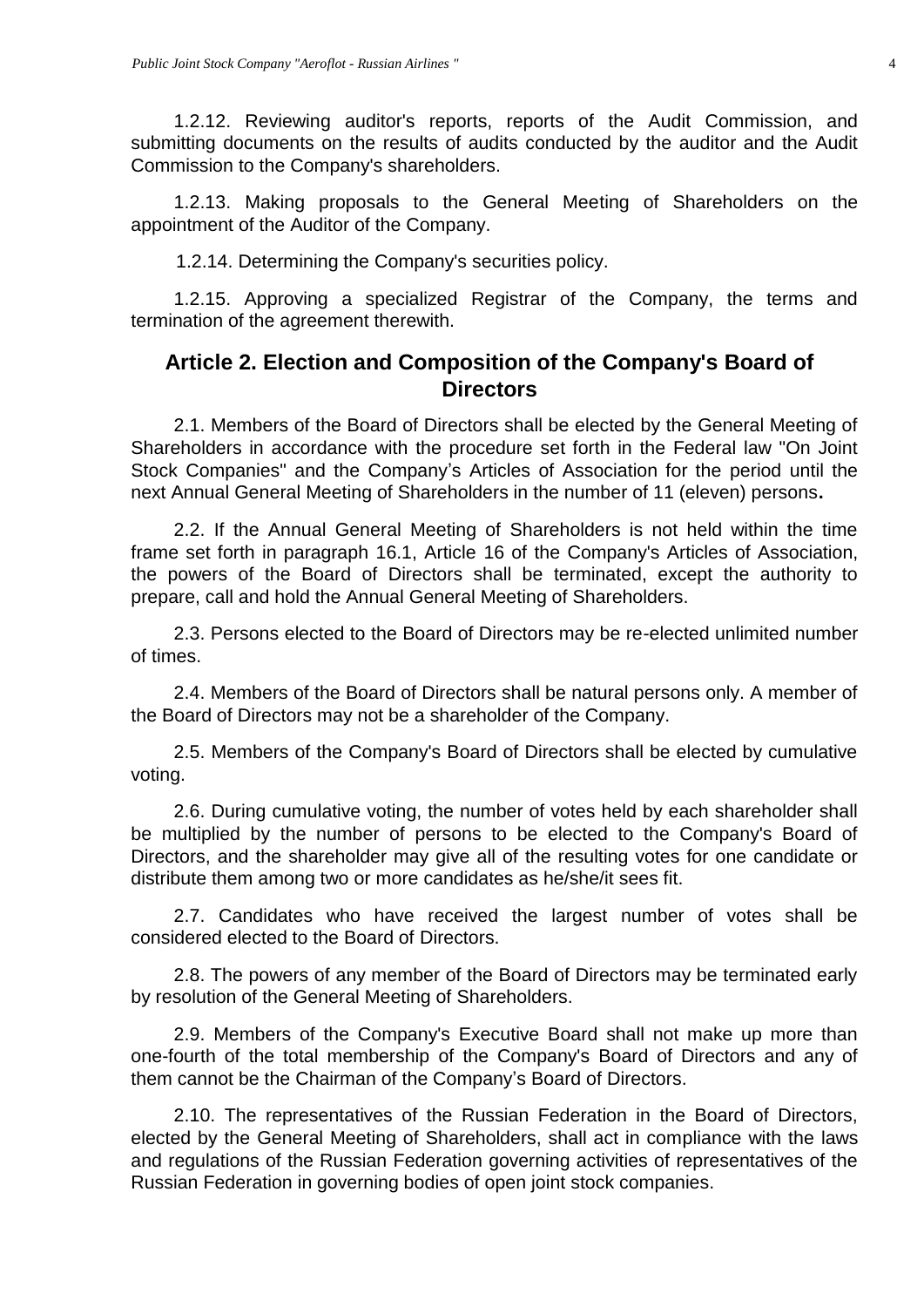1

2.11. The activity of the Board of Directors shall be managed by the Chairman of the Board of Directors elected by the Board of Directors from among its members by a majority vote of the total membership.

2.12. The Board of Directors shall be entitled to re-elect its Chairman at any time by a majority vote of the total membership.

## <span id="page-4-0"></span>**Article 3. Quorum and Decision-Making Process of the Company's Board of Directors**

3.1. A quorum for Board of Directors meetings shall consist of at least one-half of the elected members of the Company's Board of Directors. If the number of members of the Board of Directors becomes less than the number required for the specified quorum, the Board of Directors shall make a decision to call an Extraordinary General Meeting of Shareholders to elect a new Board of Directors. The remaining members of the Board of Directors shall be only authorized to make a decision to call the Extraordinary General Meeting of Shareholders for the above purpose.

3.2. The Company's Board of Directors shall make its decisions by a majority vote of the Board of Directors members present at the meeting unless otherwise provided by the Federal Law "On Joint Stock Companies" and the Company's Articles of Association.

The most important agenda items shall be considered by the Board of Directors at physical meetings.<sup>1</sup>

A member of the Board of Directors who disagrees with a decision thus made on any item on the agenda shall be entitled to express his/her special opinion in writing, which shall be recorded in the relevant meeting's minutes and attached thereto.

3.3. A written opinion of a Board of Directors member absent from the Board meeting shall be taken into account when determining the quorum and voting results on the agenda items.

3.4. The decision on election of the General Director shall be made by a simple majority vote of the total number of the Board of Directors members.

3.5. The decision on the approval of a transaction referred to in subparagraph 20, paragraph 19.2, Article 19 of the Articles of Association shall be made by all members of the Board of Directors unanimously, with votes of any retired members of the Board being disregarded**.** If the Board of Director does not reach a unanimous decision on the approval of such a transaction, the Board may decide to bring this issue to the General Meeting of Shareholders. In such a case the decision on the approval of the transaction shall be taken by the General Meeting by a majority vote of the holders of voting shares present at the meeting.

<sup>1</sup> The most important agenda items include items specified in subparagraphs 4.2.1,4.2.3,4.2.6,4.2.14,4.2.31, 4.2.32,4.2.33,4.2.34, paragraph 4.2, Article 4 of these Regulations.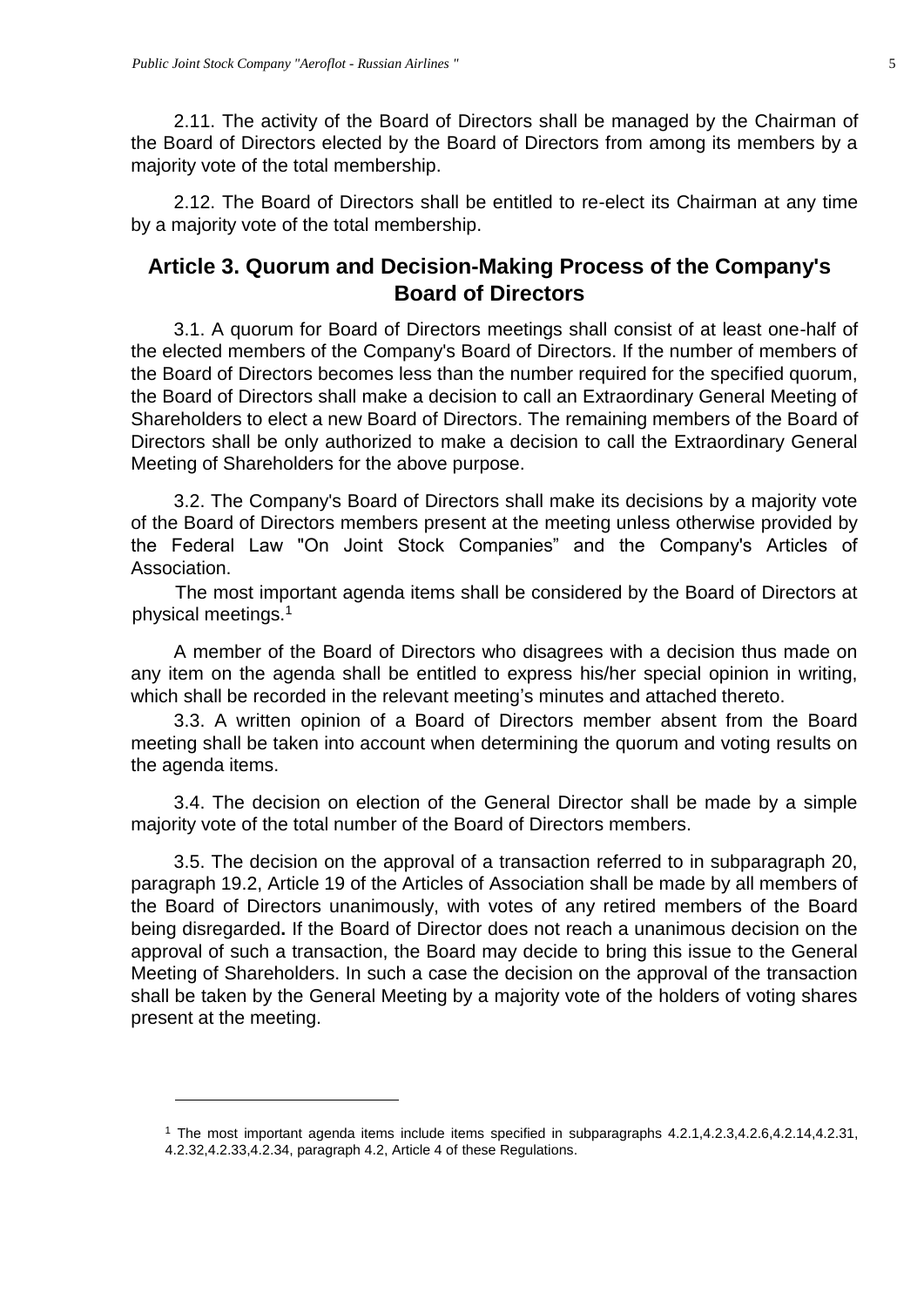3.6. The decision on the approval of an interested party transaction shall be made by a majority vote of independent directors who do not have an interest in the transaction. If all the Board of Directors members are regarded as having an interest in the transaction and/or are not independent directors, the transaction may be approved by a resolution of the General Meeting of Shareholders in accordance with the procedure set forth in paragraph 4, Article 83 of the Federal Law "On Joint Stock Companies".

3.7. The decision to increase the authorized capital of the Company by placing additional shares within the number of authorized shares shall be taken by the Board of Directors of the Company unanimously (disregarding the votes of retired members of the Board), unless otherwise provided by law. If the Board of Directors does not reach a unanimous decision on the increase of authorized capital by placing additional shares, the Board may decide to submit the matter of increasing the authorized capital by placing additional shares to the General Meeting of Shareholders.

3.8. When making decisions at the Board of Directors meetings each member of the Board shall have one vote. In the event of a tie, the Chairman of the Board of Directors shall have a casting vote.

3.9. A member of the Board of Directors may not delegate his/her vote to another person, including another member of the Board.

3.10. Resolutions of the Board of Directors may be taken by absentee voting (by poll). The absentee voting (poll) procedure is described in "The Rules of Procedure and Proceedings of the Company's Board of Directors Meetings" as approved by the Company's Board of Directors.

#### **Article 4. Competence of the Company's Board of Directors**

<span id="page-5-0"></span>4.1. The competence of the Company's Board of Directors includes deciding on matters relating to general management of the Company, except matters falling within the competence of the Company's General Meeting of Shareholders.

4.2. The following matters shall fall within the competence of the Board of Directors:

4.2.1. determining the Company's priority business areas;

4.2.2. calling Annual and Extraordinary General Meetings of Shareholders, except cases set forth in paragraph 18.7, Article 18 of the Company's Articles of Association;

4.2.3. approving agendas of the General Meetings of Shareholders;

4.2.4. setting the record date for the General Meeting and deciding on other matters within the competence of the Board of Directors related to the preparation and holding of the General Meeting of Shareholders;

4.2.5. submitting matters provided for in subparagraphs 2, 6,12 to 18, 21 of paragraph 16.8, Article 16 of the Company's Articles of Association to the General Meeting for decision.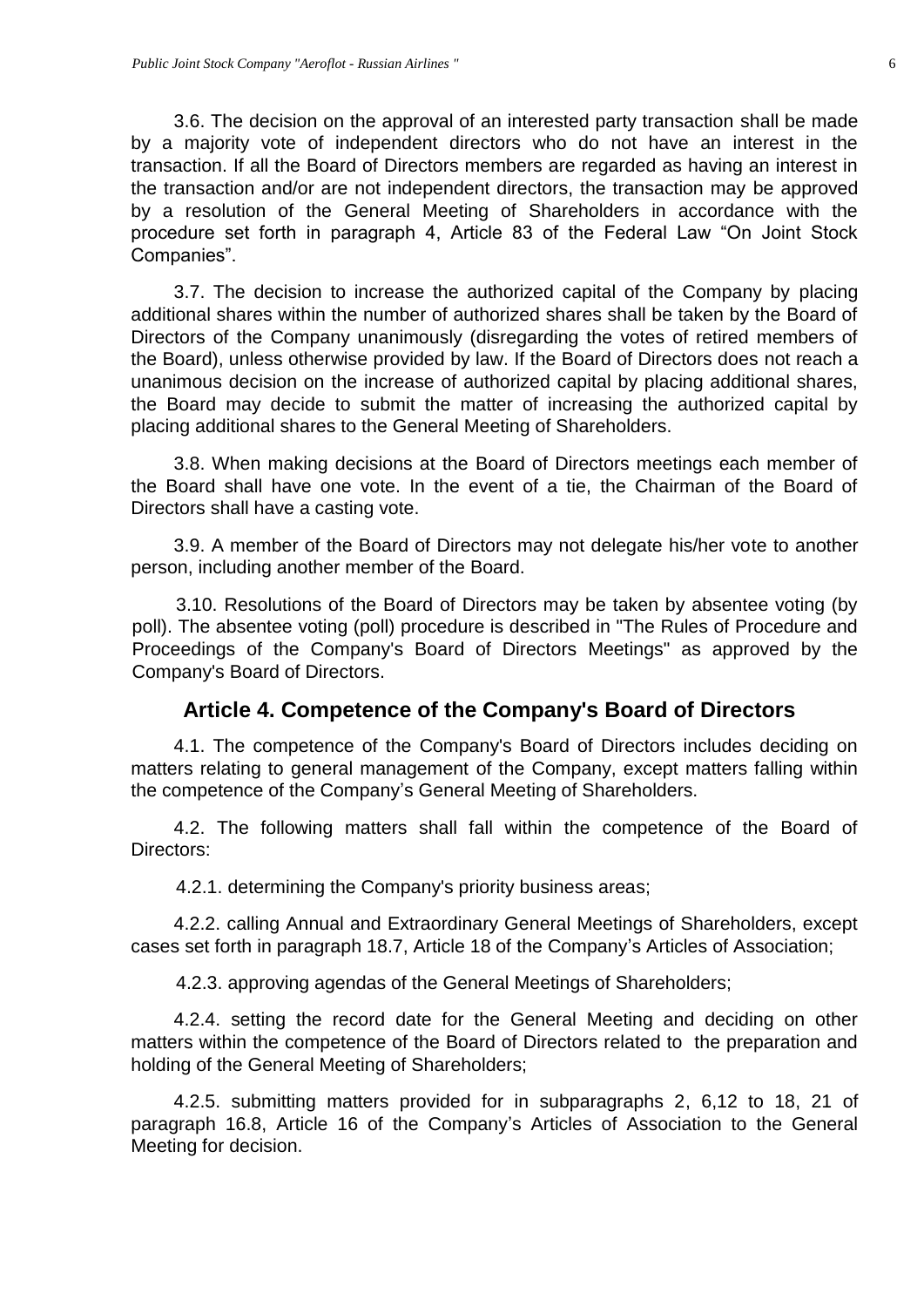4.2.6. increasing the Company's authorized capital by placing additional shares within the number of authorized shares, placing bonds and other equity securities by the Company and making a decision to file an application for the listing of the Company's shares and (or) equity securities convertible into shares of the Company;

4.2.7. determining the price (monetary value) of assets, offering and redemption price for securities in cases provided by the Federal Law "On Joint Stock Companies";

4.2.8. redemption of shares, bonds and other securities placed by the Company in cases provided in the Federal Law "On Joint Stock Companies" and the Company's Articles of Association;

4.2.9. electing the General Director of the Company and early termination of his/her powers;

4.2.10. determining the number and the term of office of the members of the Company's Executive Board;

4.2.11. determining the amount of remuneration and compensations payable to the General Director and members of the Executive Board; approval of the terms and conditions of employment contracts concluded with them;

4.2.12. appointing members of the Executive Board and approving candidates proposed by the General Director to serve as Deputy General Directors and early termination of their powers;

4.2.13. recommending the amount of remuneration and compensations payable to members of the Company's Audit Commission and Board of Directors and the fee payable to the auditor;

4.2.14. recommending the amount of dividends on shares and the dividend payout procedure;

4.2.15. utilization of the Reserve Fund and other funds of the Company;

4.2.16. approving internal documents of the Company that regulate activities of the Company's Board of Directors and its Committees, except the Regulations on the Board of Directors of PJSC "Aeroflot", as well as the general risk management and internal control policy of the Company, and defining the principles of and approaches to creating a risk management and internal control system in the Company;

4.2.17. making decisions on the Company's participation in subsidiaries and other organizations except in cases provided for in subparagraph 18, paragraph 1, Article 48 of the Federal Law "On Joint Stock Companies";

4.2.18. approving major transactions (including borrowings, credits, pledges, guarantees) or a series of related transactions involving Company's assets amounting to 25 (twenty five) to 50 (fifty) percent of the book value of the Company's assets recorded in the financial statements as at the latest reporting date in accordance with the procedure set forth in Article 79 of the Federal Law "On Joint Stock Companies";

4.2.19. approving transactions referred to in Chapter XI of the Federal Law "On Joint Stock Companies";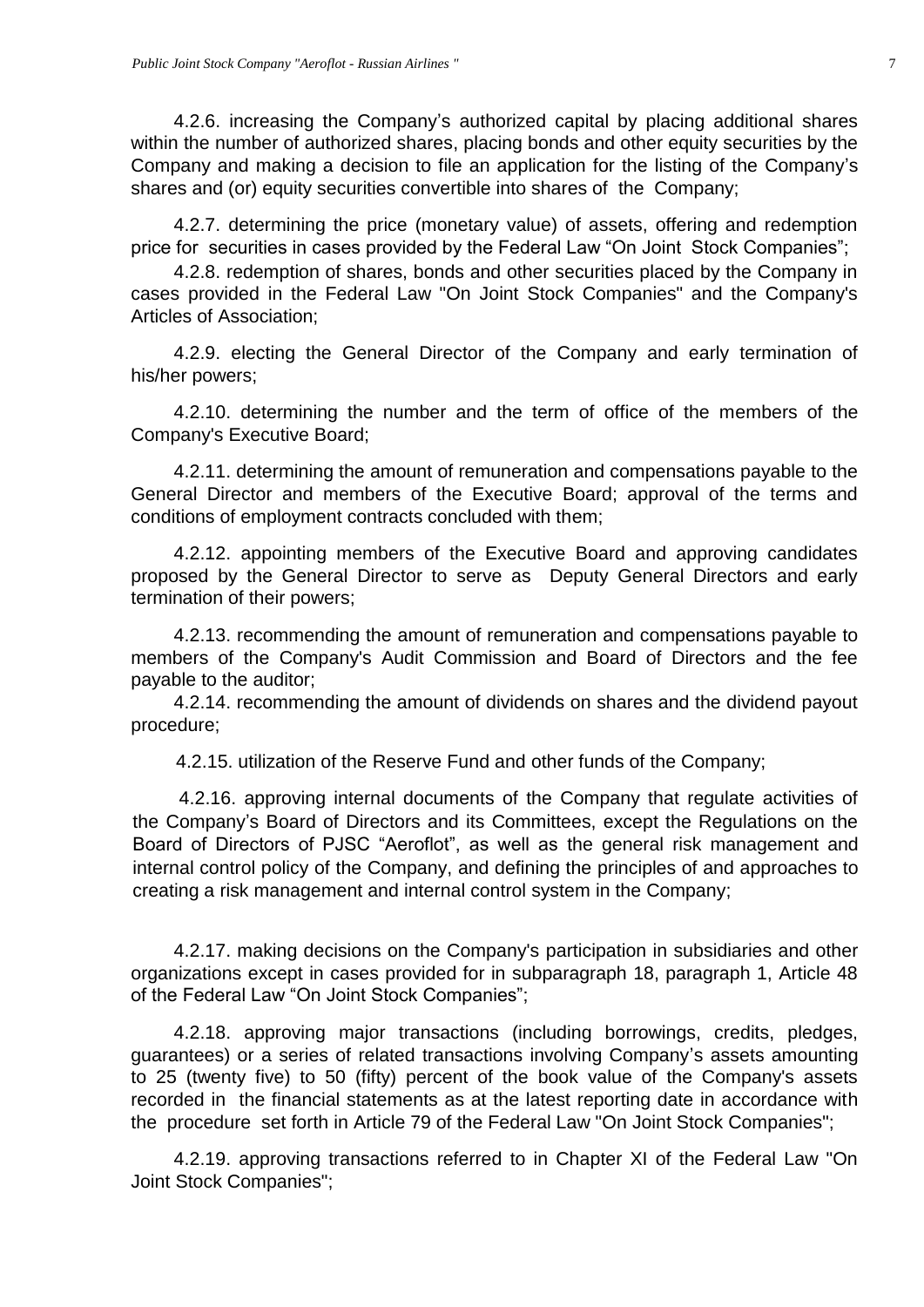4.2.20. approving a transaction or series of related transactions (including borrowings, credits, pledges, guarantees) other than transactions made in the ordinary course of business of the Company related to the acquisition, disposal or potential disposal by the Company, directly or indirectly, of assets worth more than US\$100,000,000 (one hundred million U.S. dollars) (or the equivalent of this amount as at the date of the decision on approving the transaction) and amounting to less than 25 (twenty five) percent of the book value of the Company's assets recorded in the financial statements at the latest reporting date.

4.2.21. approving transactions involving the sale and purchase of aircraft, financial lease (leasing) of aircraft, long-term(over 1 year) lease of aircraft, aircraft mortgage as security for financing and refinancing of loans other than transactions that are subject to approval as interested or related party transactions;

4.2.22. approving the Registrar of the Company, the terms and conditions and termination of the agreement therewith;

4.2.23. approving the plan of business, commercial, financial and economic operations, the budget, including Company's capital investment expenditures;

4.2.24. approving the Company's organizational structure;

4.2.25. deciding whether the General Meetings of Shareholders may be attended by guests, mass media representatives and other persons;

4.2.26. setting up permanent and ad hoc committees in accordance with Article 11 hereof, approving the total number and remuneration of committee members;

4.2.27. determining the position of the Company and its representatives during consideration by governing bodies of its subsidiaries of an acquisition of shares (participatory interests) in other business entities, including at their establishment, if the transaction price is equal to or greater than 15 percent of the book value of the assets of the subsidiary according to its financial statements as at the latest reporting date;

4.2.28. determining the position of the Company and its representatives during consideration by governing bodies of subsidiaries of approval of a transaction or a series of related transactions to be concluded by subsidiaries (including loan, credit, mortgage, guarantee), except for transactions made in the ordinary course of business related to the acquisition, disposal or potential disposal by a subsidiary, directly or indirectly, of assets worth more than US\$100,000,000 (one hundred million US dollars) (or its equivalent) as at the date of the decision on the approval of the relevant transaction;

4.2.29. taking decisions on alienation of treasury shares and quasi-treasury shares;

4.2.30. giving recommendations to executive bodies of the Company on any matters related to the Company's activities;

4.2.31. submitting matters relating to reorganization or liquidation of the Company to the General Meeting of Shareholders;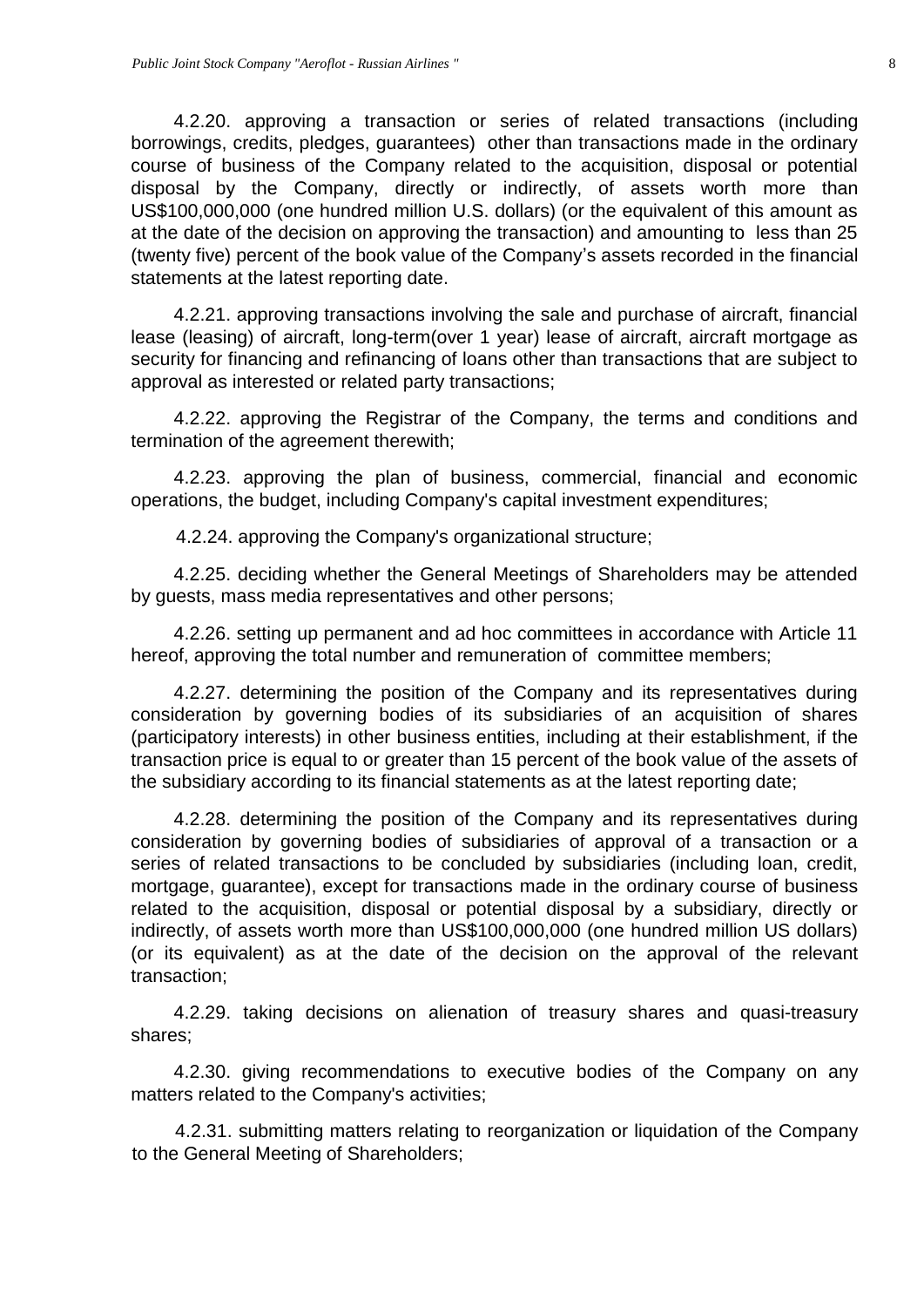4.2.32. submitting matters regarding increase or reduction of the Company's authorized capital, determination of the price (monetary valuation) of the property contributed in payment for additional shares placed by the Company to the General Meeting of Shareholders;

4.2.33. submitting matters relating to amendment of the Company's Articles of Association, listing and delisting of Company shares and (or) securities convertible into shares of the Company to the General Meeting of Shareholders;

4.2.34. accepting recommendations regarding a voluntary or mandatory offer received by the Company;

4.2.35. other matters provided for in the Federal Law "On Joint Stock Companies" and the Company's Articles of Association;

4.3 Matters falling within the competence of the Board of Directors may not be delegated to the Company's executive bodies for decision.

4.4. Decisions on matters specified in sub-paragraphs 44.2.1, 4.2.3,4.2.6, 4.2.9, 4.2.14,4.2.31,4.2.32,4.2.33,4.2.34 , paragraph 4.1., Article 4 of these Regulations shall be adopted by a simple majority vote of the members of the Board of Directors.

4.5. In exercising control over transactions made by legal entities controlled by the Company, the Company's Board of Directors shall assess possible signs of interest in such transactions on the part of members of the Company's governing bodies or persons controlling the Company.

4.6. In case of valuation of the property to be disposed of or acquired in a transaction provided for in subparagraph 4.2.18, paragraph 4.2., Article 4 hereof, or an interested party transaction provided for in subparagraph 4.2.19, paragraph 4.2., Article 4 hereof, the Board of Directors may retain an appraiser with an impeccable reputation in the market place and appraisal experience in the relevant field or provide the reasons for not retaining an appraiser.

### **Article 5. Meetings of the Company's Board of Directors**

<span id="page-8-0"></span>5.1. The Board of Directors meetings shall be held as the need may be, but at least once a month. One of the meetings of the Board of Directors (annual meeting) shall be held at least 30 days prior to the date of the Annual General Meeting of Shareholders to review the draft of the Company's annual financial statements, profit and loss account, distribution of profit (losses), Auditor's report and report of the Audit Commission on the results of the previous year.

5.2. Meetings of the Board of Directors shall be called by the Chairman of the Board at his/her own initiative or a person authorized thereby. Meetings of the Board of Directors may be called at the request of a member of the Company's Board of Directors, Audit Commission, Executive Board, General Director, Auditor of the Company and shareholders holding in the aggregate at least 10% of the Company's voting shares.

5.3. A notice of a Board of Directors meeting, together with the agenda and materials on all items of the agenda, shall be sent to the members of the Board at least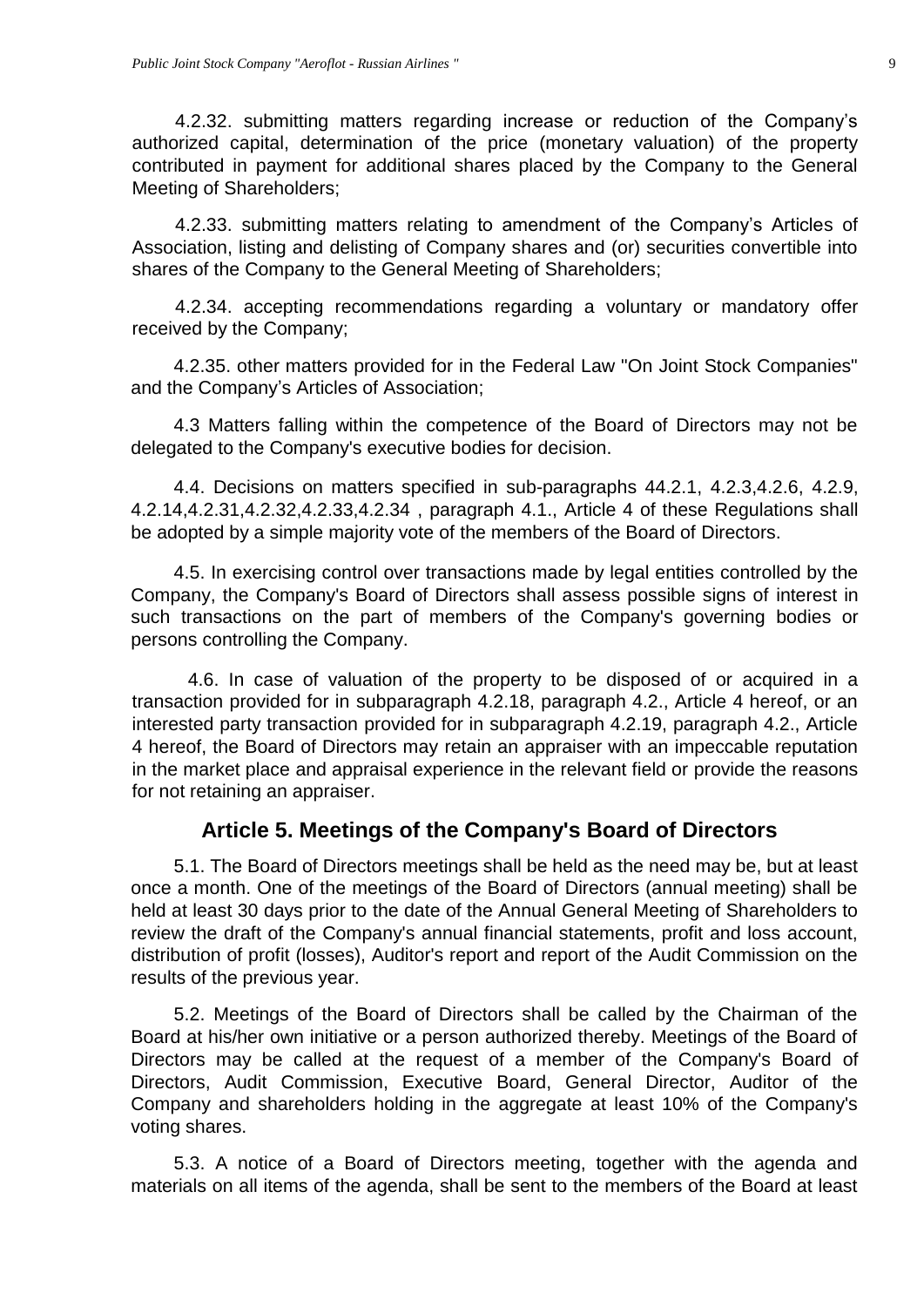10 (ten) days prior to the date of the meeting, and in exceptional cases, as well as in the case provided in paragraph 18.5 of Article 18 of the Company's Articles of Association, at least 4 (four) days before the meeting. The notice shall contain the agenda of the meeting.

5.4. Materials pertaining to items on the agenda of the Board of Directors meeting containing commercial or business secrets, other confidential information shall be reviewed by the Board of Directors members directly at the meeting of the Board. The Board members (their authorized representatives) shall be given an opportunity to familiarize themselves with such materials in advance in the office of the Board of Directors.

5.5. As a rule, the Board of Directors meetings shall be held at the Company's location. The date, time, venue and preliminary agenda of the Board of Directors meeting shall be determined in a decision made at the previous Board meeting.

5.6. Each member of the Board of Directors shall be entitled to invite to the meeting specialists or experts without the right to vote.

5.7. The Board of Directors shall review the reports of the Board of Directors members on the work done according to the instructions of the Board of Directors on behalf of the Company.

### <span id="page-9-0"></span>**Article 6. Agenda and Minutes of the Company's Board of Directors Meetings**

6.1. The agenda of the Board of Directors meeting shall include the items proposed by shareholders holding in the aggregate at least 2% of the shares, members of the Company's Board of Directors, Audit Commission, Executive Board, Auditor and General Director. The Board of Directors shall consider items submitted by Board members only provided that the member on whose initiative the item was placed on the agenda is personally present at the meeting.

The agenda of the Board of Directors meeting shall be compiled by the Executive Secretary of the Board of Directors subject to the approval by the Chairman of the Board of Directors or the Board of Directors members authorized thereby.

6.2. Minutes shall be kept of all Board of Directors meeting. Minutes shall be signed by the Chairman of the meeting, who shall be responsible for ensuring that the minutes are done correctly, and the Secretary of the meeting. The minutes of all the Board of Directors meetings shall be available to any Company shareholder for inspection.

6.3. After the minutes of the previous Board meeting have been drawn up, the Executive Secretary of the Board of Directors shall send them to the members of the Board who participated in voting on the agenda items at that meeting. Members of the Board shall have the right to make comments concerning the potential inconsistency of the draft resolution with the applicable legislation or regulations of the Company, as well as possible ambiguities and/or distortions of the meaning of resolutions adopted at the Board of Directors meeting. Such comments shall be submitted to the Executive Secretary of the Board of Directors before the end of the following working day. If the Executive Secretary does not receive comments from a member of the Board within the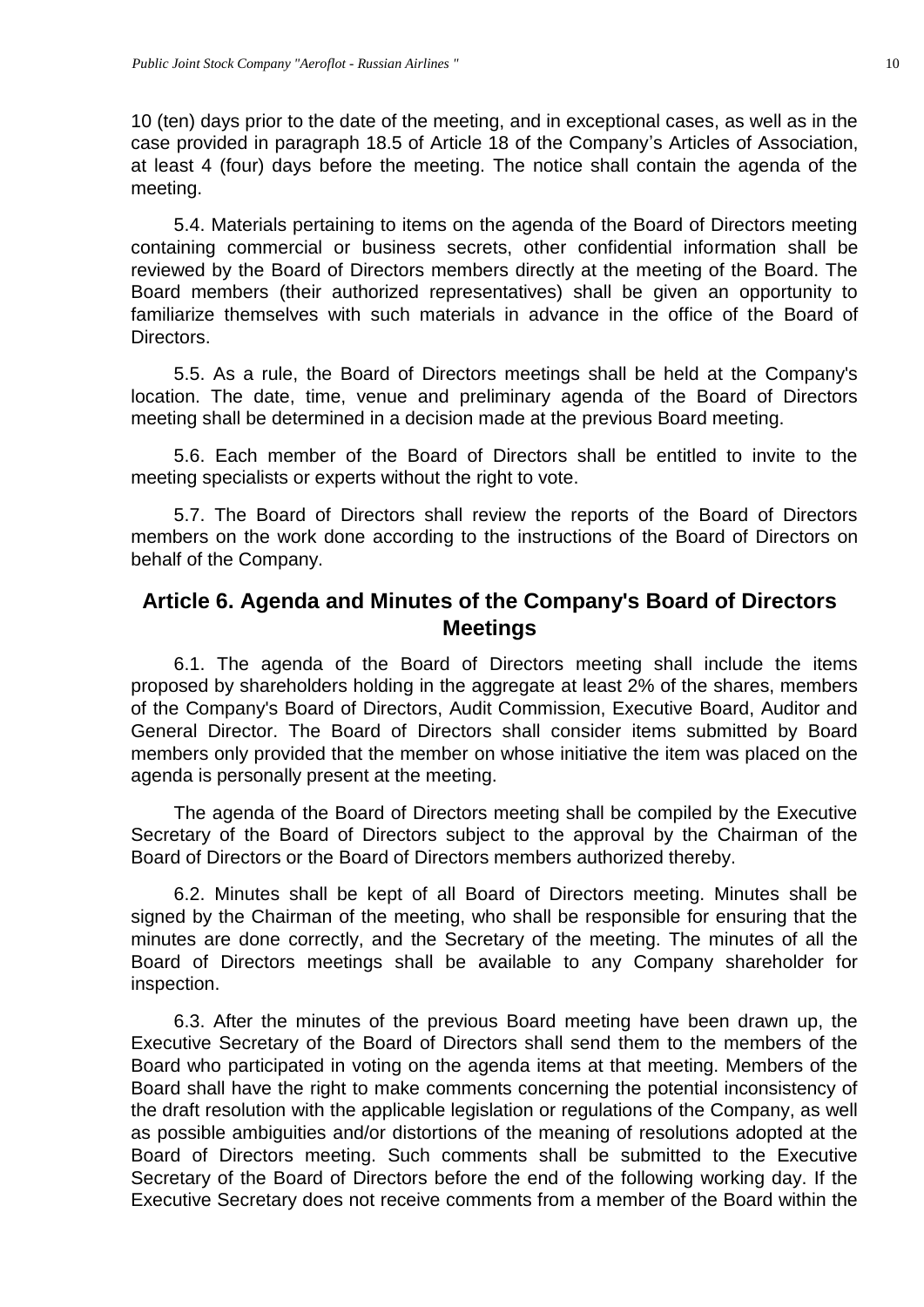above said time the proposed minutes of the meeting shall be deemed agreed by that member of the Board.

6.4. The minutes of the Board of Directors meeting shall be drawn up no later than 3 (three) days after the meeting, and as soon as it is signed a copy thereof shall be delivered to each member of the Board of Directors.

6.5. The minutes shall contain the following details:

- the place, date and time of the meeting ;
- the persons who attended the meeting;
- the agenda of the meeting;
- the issues put to vote and voting results;
- the resolutions adopted.

# <span id="page-10-0"></span>**Article 7. Competence of the Members of the Company's Board of Directors**

7.1. The Chairman of the Board of Directors shall be an official and authorized representative the Company's Board of Directors in all authorities. For the period of his/her absence the Chairman of the Board may assign another member of the Board of Directors to carry out his/her respective duties.

7.2. The members of the Board of Directors shall be entitled to act on behalf of the Board of Directors only provided there is an appropriate assignment recorded in the minutes of the Board of Directors meeting.

7.3. The members of the Board of Directors shall not be entitled to act on behalf of the Company without special authorization. Authorization to act on behalf of the Board of Directors shall be granted by the Board of Directors. The decision on granting such authorization shall be public and shall be taken by a majority vote of the Directors and recorded in the minutes of the meeting.

7.4. The Company's Board of Directors shall have its own letterhead indicating its full name. The right to sign documents on the Board of Directors' letterhead shall be vested in the Chairman of the Board or a person authorized thereby and the Executive Secretary of the Board of Directors as concerns the issuance of extracts from the approved minutes of the Company's Board of Directors meetings.

# <span id="page-10-1"></span>**Article 8. Rights, Duties and Responsibility of the Members of the Company's Board of Directors**

8.1. In exercising their powers, the members of the Board of Directors shall act in the best interests of the Company, exercise their rights and discharge their duties in relation to the Company in good faith and reasonably.

8.2. Any member of the Board of Directors shall: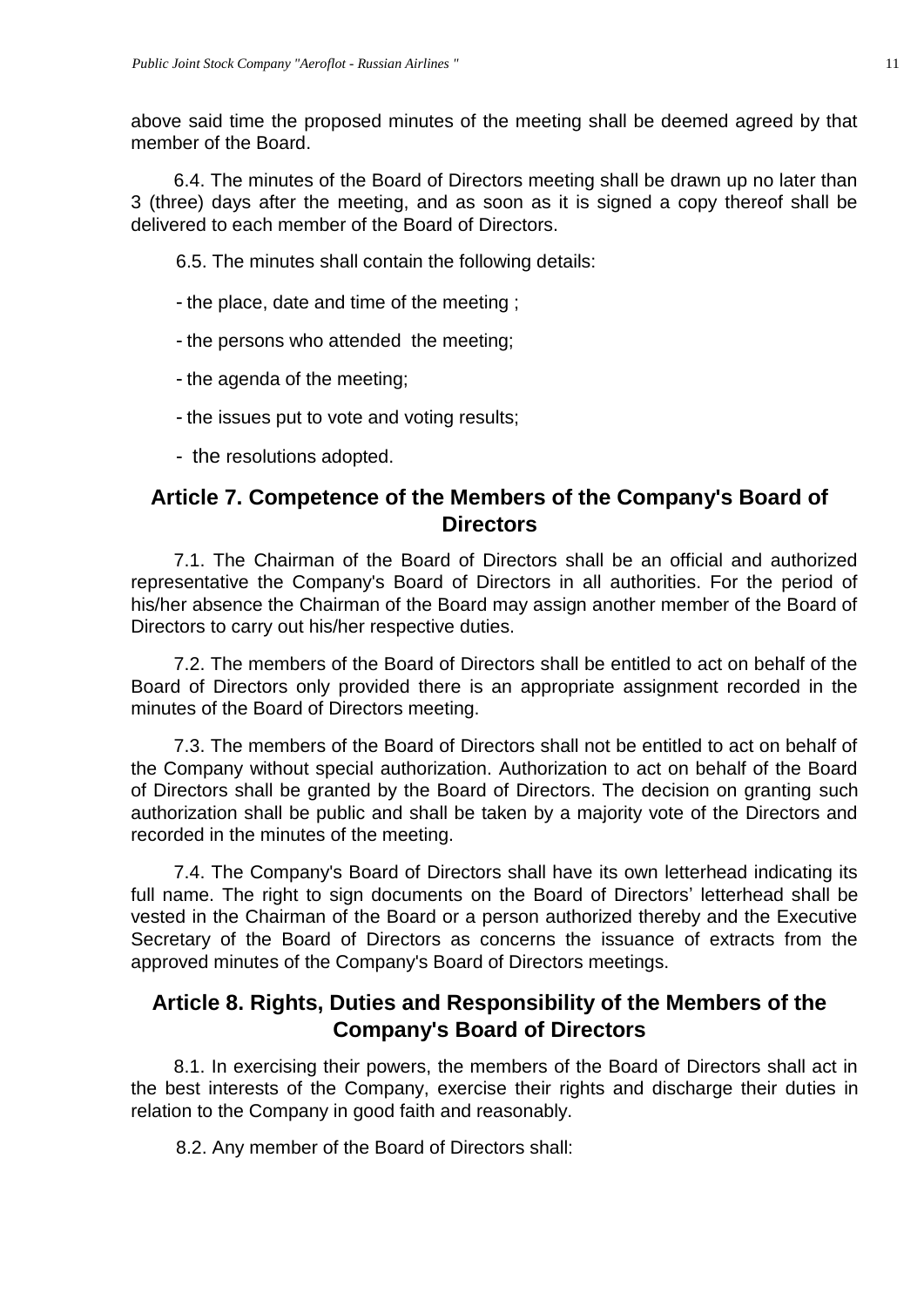• assess the potential risks and unfavorable impacts of decisions being made with due care;

• not make copies of or extracts from materials that are confidential except when it is permitted by the Board of Directors;

• not commit any actions that may result in the disclosure of confidential information;

• not release confidential information to mass media;

• not make public comments about the contents of resolutions and outcomes of meetings of the Board of Directors till an official publication of relevant press releases is made;

• not disclose by whatever means or make use of either in his/her private interests or in any third parties' interests any insider or confidential information belonging to the Company or about the Company, which became known to him/her, including information containing commercial, state or any other secrets protected by Law;

• not use his/her position as a member of the Board of Directors either in his/her personal or third parties' interests.

• immediately notify the Company of his/her election to governing bodies of other organizations.

8.3. Members of the Company Board of Directors shall not disclose information of commercial or business nature, other confidential information contained in materials on items of agendas of the Board of Directors meetings until relevant resolutions based on such information are taken. Members of the Board of Directors shall ensure that comprehensive measures are taken to exclude any possibility of public disclosure of the said information by their subordinates who have access to the materials related to agendas of the Board of Directors meetings.

8.4. Members of the Company's Board of Directors shall keep confidential the data (materials) containing confidential information made available to them both during and after their term of office as members of the Company's Board of Directors.

8.5. In case of any failure by members of the Board of Directors to comply with the treatment of confidential information as provided herein, such members may be held accountable in accordance with the legislation of the Russian Federation.

8.6. Any member of the Board of Directors shall have the right to:

- require that his/her dissenting opinion be recorded in the minutes of the meeting;
- request to call a meeting of the Board of Directors.

8.7. Members of the Board of Directors shall be liable to the Company for any damages caused to the Company through their wrongful acts (inaction). The members of the Board of Directors who voted against or who did not participate in the vote on the resolution that caused damages to the Company shall not be held liable.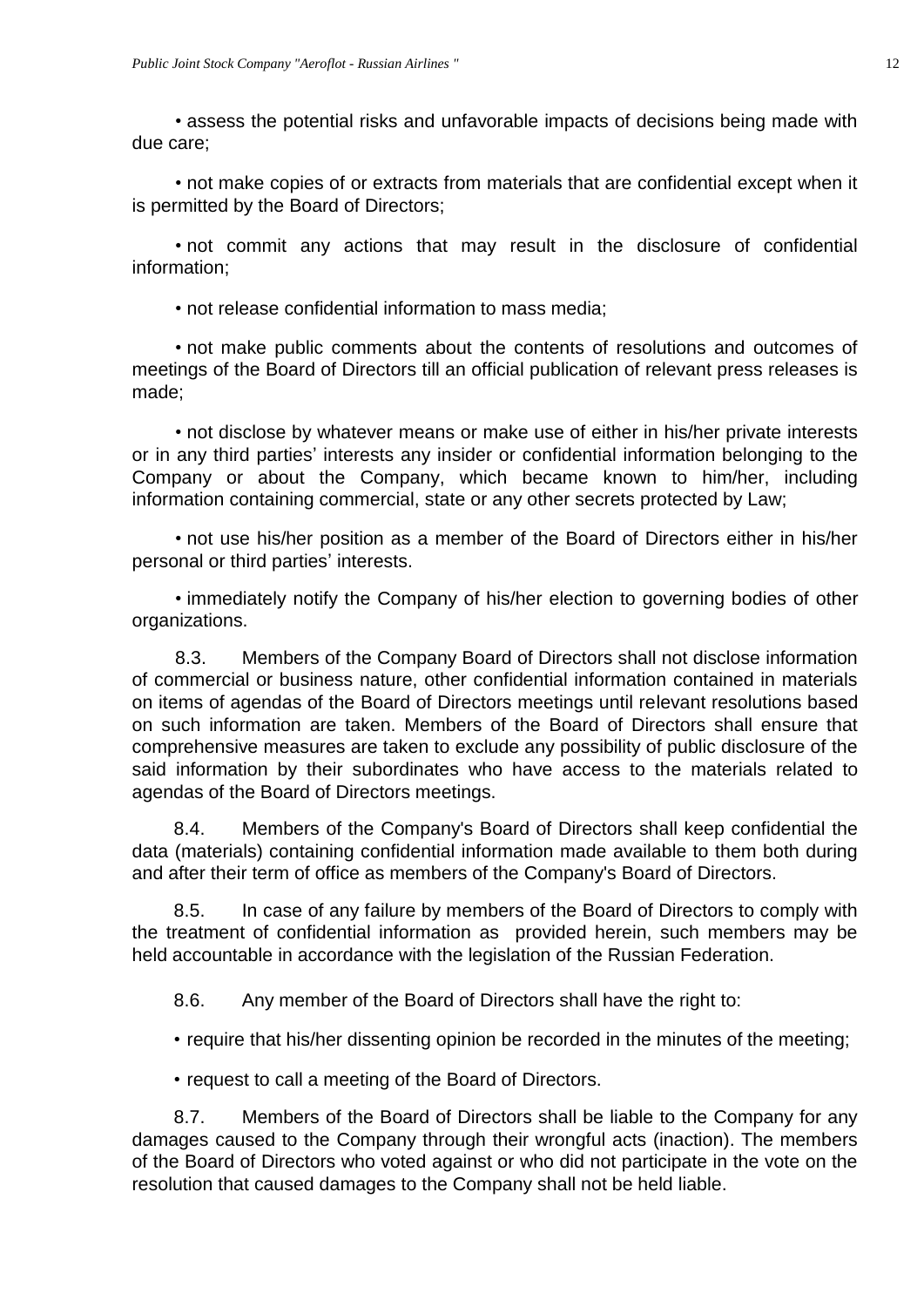8.8. When assessing the grounds and the extent of liability of members of Board of Directors, common business practices and other relevant circumstances shall be taken into account.

8.9. If several persons are liable pursuant to the provisions of this Article, their liability to the Company shall be joint and several.

8.10. Members of the Board of Directors shall be liable to the Company to the full extent of damages caused to the Company if they are interested parties in a transaction as defined in the Company's Articles of Association and failed to comply with prescribed procedures when entering into the transaction.

8.11. Representatives of the State or a municipal entity in the Board of Directors shall bear liability as provided in this Article along with other members of the Board of **Directors** 

8.12. An independent director must refrain from actions as a result of which he/she can cease to be independent;

8.13. If, after the election of an independent director to the Board of Directors, any circumstances arise as a result of which he/she ceases to be independent, such member of the Board of Directors shall notify these circumstances to the Board of Directors;

8.14. The Board of Directors shall ensure the disclosure of information about the loss of the status of independent director by a member of the Board of Directors.

8.15. In case a member of the Board of Directors loses his/her status as an independent director, the Human Resources and Remuneration Committee shall, at its next meeting, consider the issue regarding the composition of the Board, namely, whether there is a sufficient number of independent directors in terms of compliance with the requirements of the Listing Rules of the Moscow Stock Exchange and the provisions of the Corporate Governance Code.

## <span id="page-12-0"></span>**Article 9. Remuneration and Compensations Payable to Members of the Company's Board of Directors**

9.1. During the term of their office, the members of the Board of Directors shall be entitled to receive compensation for expenses incurred in the performance of their duties as Board of Directors members and be paid remuneration in the amount determined by the Company's General Meeting of Shareholders. Expenses incurred in connection with the discharge of duties by representatives of the Russian Federation in the Company's Board of Directors may be reimbursed to the extent not in conflict with the Federal Law "On the Foundations of Public Service in the Russian Federation".

9.2. The Company's General Meeting of Shareholders shall approve the "Regulations on Remuneration and Compensations Payable to Members of the Board of Directors of PJSC "Aeroflot" governing the procedure and time limits for the payment of remuneration.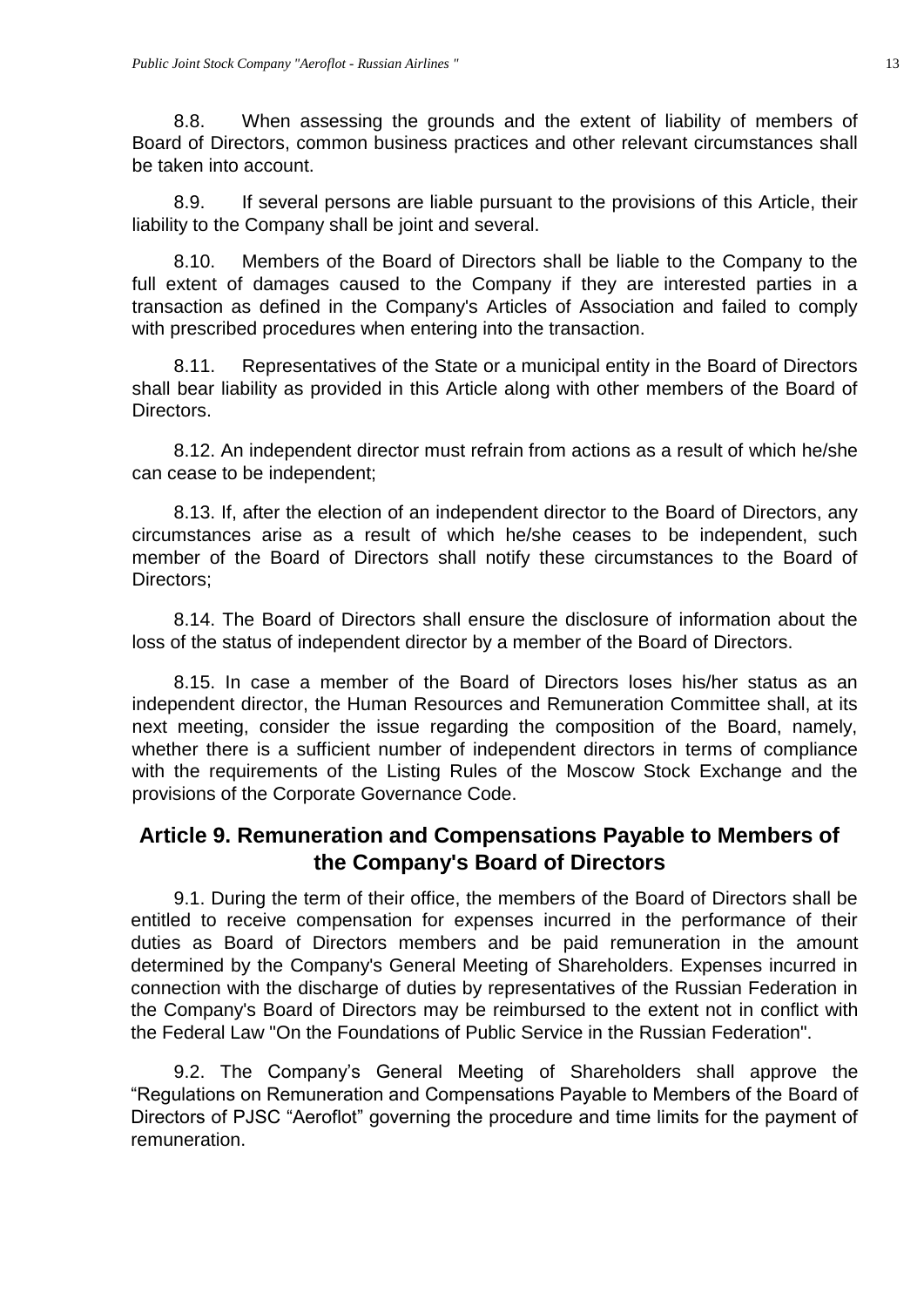#### **Article 10. Secretariat of the Company's Board of Directors**

<span id="page-13-0"></span>10.1. The Board of Directors, by a majority vote of the total Board, shall appoint the Executive Secretary, who shall be responsible for ensuring the preparation and holding of meetings of the Board of Directors, management of affairs of the General Meetings of Shareholders and the Board of Directors meetings and keeping minutes of the General Meetings of Shareholders and meetings of the Board of Directors.

10.2. The General Director shall, on behalf of the Company, sign an employment contract with the Executive Secretary the terms and conditions of which are subject to approval by the Board of Directors.

10.3. Affairs of the Board of Directors shall be managed by the Board of Directors Office headed by the Executive Secretary of the Board of Directors. The Board of Directors shall approve the number of staff members at the Board of Directors Office and the remuneration payable thereto.

10.4. The appointment to the position of the Executive Secretary of the Board of Directors and the staff of the Board of Directors Office shall be made by a relevant order of the General Director issued in conformity with the staff schedule of the Company.

10.5. In his/her work, the Executive Secretary of the Board of Directors shall be governed by the legislation of the Russian Federation, the Company's Articles of Association, these Regulations and other documents of the Company.

10.6. Financing the Office of the Board of Directors and activities carried out by the Board of Directors shall be made from the Company's funds.

10.7. In case the Executive Secretary of the Board of Directors has a conflict of interest, he/she shall immediately inform the Chairman of the Board of Directors.

#### **Article 11. Committees of the Company's Board of Directors**

<span id="page-13-1"></span>11.1. The Board of Directors may set up permanent or ad hoc committees from its members or other employees of the Company, or specially recruited persons.

11.2. The following permanent committees are mandatory: the Strategy Committee, the Audit Committee, the Human Resources and Remuneration Committee.

11.3. Any committee shall be composed of the committee head and a certain number of members. The Committee Head shall be elected from the members of the Board of Directors who are not Company's full-time employees by a majority vote of all Board of Directors members.

11.4. The head of any committee shall be entitled to use the entire infrastructure of the Company for the purpose of accomplishing the tasks assigned to the committee.

11.5. In the committees that are mandatory, the number of specially recruited persons who are not Company employees shall be at least one-third of the total membership of the committee.